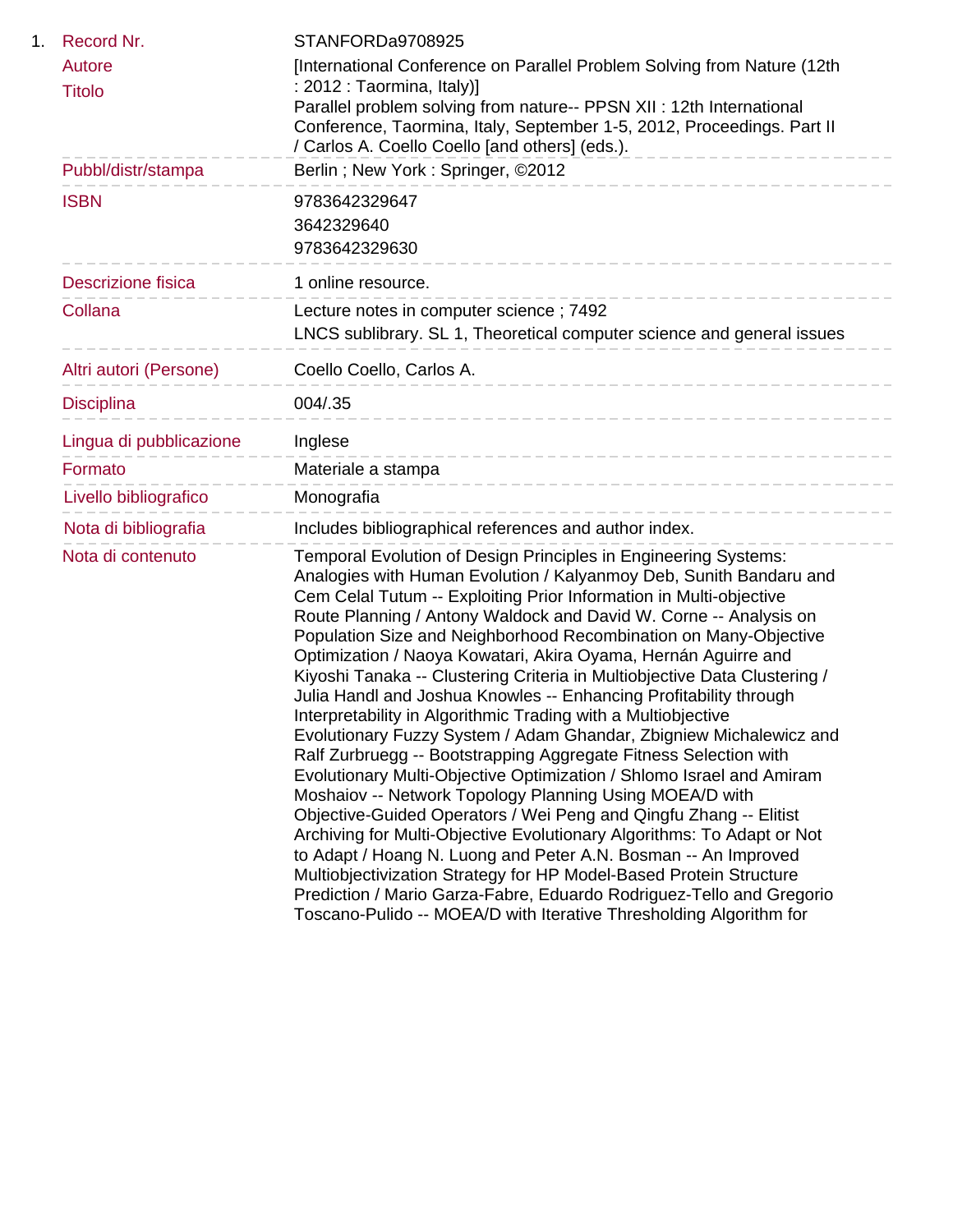Sparse Optimization Problems / Hui Li, Xiaolei Su, Zongben Xu and Qingfu Zhang -- A Study on Evolutionary Multi-Objective Optimization with Fuzzy Approximation for Computational Expensive Problems / Alessandro G. Di Nuovo, Giuseppe Ascia and Vincenzo Catania. Multi-objective Optimization for Selecting and Scheduling Observations by Agile Earth Observing Satellites / Panwadee Tangpattanakul, Nicolas Jozefowiez and Pierre Lopez -- Tailoring [epsilon]-MOEA to Concept-Based Problems / Amiram Moshaiov and Yafit Snir -- Recombination of Similar Parents in SMS-EMOA on Many-Objective 0/1 Knapsack Problems / Hisao Ishibuchi, Naoya Akedo and Yusuke Nojima -- An Artificial Bee Colony Algorithm for the Unrelated Parallel Machines Scheduling Problem / Francisco J. Rodriguez, Carlos García-Martínez, Christian Blum and Manuel Lozano -- Controlling the Parameters of the Particle Swarm Optimization with a Self-Organized Criticality Model / Carlos M. Fernandes, Juan J. Merelo and Agostinho C. Rosa -- The Apiary Topology: Emergent Behavior in Communities of Particle Swarms / Andrew McNabb and Kevin Seppi -- ACO on Multiple GPUs with CUDA for Faster Solution of QAPs / Shigeyoshi Tsutsui -- It's Fate: A Selforganising Evolutionary Algorithm / Jan Bim, Giorgos Karafotias, S.K. Smit, A.E. Eiben and Evert Haasdijk -- Guide Objective Assisted Particle Swarm Optimization and Its Application to History Matching / Alan P. Reynolds, Asaad Abdollahzadeh, David W. Corne, Mike Christie and Brian Davies, et al.

Animal Spirits in Population Spatial Dynamics / Matylda Jaboska and Tuomo Kauranne -- Autonomous Shaping via Coevolutionary Selection of Training Experience / Marcin Szubert and Krzysztof Krawiec -- A Parallel Cooperative Co-evolutionary Genetic Algorithm for the Composite SaaS Placement Problem in Cloud Computing / Maolin Tang and Zeratul Izzah Mohd Yusoh -- Community Detection Using Cooperative Co-evolutionary Differential Evolution / Qiang Huang, Thomas White, Guanbo Jia, Mirco Musolesi and Nil Turan, et al. -- On-Line Evolution of Controllers for Aggregating Swarm Robots in Changing Environments / Berend Weel, Mark Hoogendoorn and A.E. Eiben -- Buildable Objects Revisited / Martin Waßmann and Karsten Weicker -- Collective Robot Navigation Using Diffusion Limited Aggregation / Jonathan Mullins, Bernd Meyer and Aiguo Patrick Hu -- Global Equilibrium Search Algorithms for Combinatorial Optimization Problems / Oleg Shylo, Dmytro Korenkevych and Panos M. Pardalos -- A Genetic Programming Approach for Evolving Highly-Competitive General Algorithms for Envelope Reduction in Sparse Matrices / Behrooz Koohestani and Riccardo Poli -- A Memetic Approach for the Max-Cut Problem / Qinghua Wu and Jin-Kao Hao -- An Improved Choice Function Heuristic Selection for Cross Domain Heuristic Search / John H. Drake, Ender Özcan and Edmund K. Burke. Optimizing Cellular Automata through a Meta-model Assisted Memetic Algorithm / Donato D'Ambrosio, Rocco Rongo, William Spataro and Giuseppe A. Trunfio -- A Memetic Algorithm for Community Detection in Complex Networks / Olivier Gach and Jin-Kao Hao -- Local Optima Networks, Landscape Autocorrelation and Heuristic Search Performance / Francisco Chicano, Fabio Daolio, Gabriela Ochoa, Sébastien Vérel and Marco Tomassini, et al. -- A Hyper-Heuristic Classifier for One Dimensional Bin Packing Problems: Improving Classification Accuracy by Attribute Evolution / Kevin Sim, Emma Hart and Ben Paechter -- A Framework to Hybridize PBIL and a Hyper-heuristic for Dynamic Environments / Gönül Uluda, Berna Kiraz, A. ima Etaner-Uyar and

Ender Özcan -- Parallelization Strategies for Hybrid Metaheuristics Using a Single GPU and Multi-core Resources / Thé Van Luong, Eric Taillard, Nouredine Melab and El-Ghazali Talbi -- Adaptive Operator